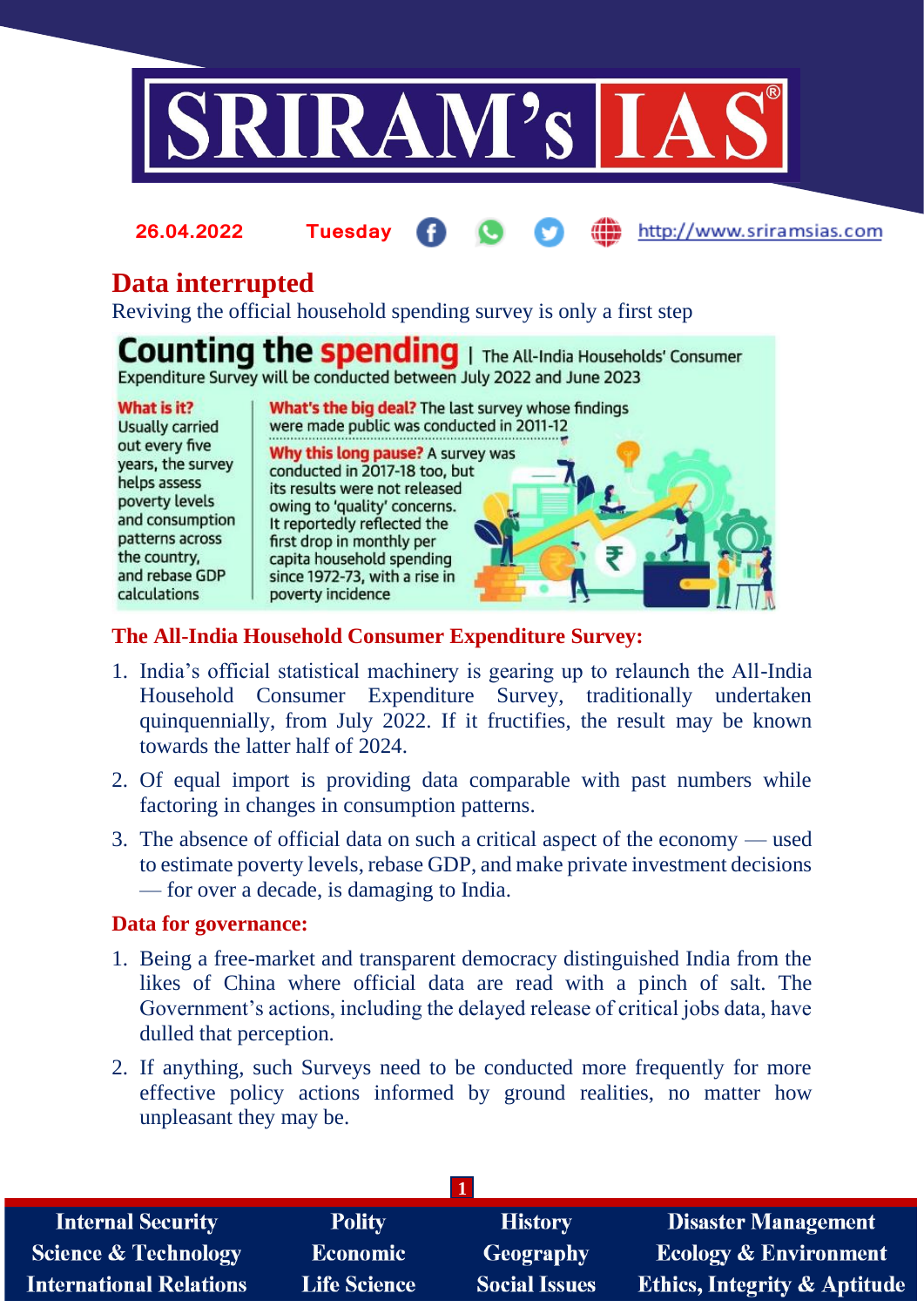

- http://www.sriramsias.com **26.04.2022 Tuesday**
- 3. Now, imperfect proxies are deployed to gauge the economy, surmises made about the extinction of extreme poverty, and outlays are tom-tommed without evidence on outcomes.
- 4. The NSO must be empowered to collect and disseminate more data points, without fear of insinuations about its abilities, or a looming axe on its regular Surveys.

#### **Previous 2011 Survey:**

- 1. The survey showed that the average urban MPCE (at Rs 2,630) was about 84% higher than the average rural MPCE (Rs 1,430) for the country as a whole.
- 2. Food accounted for about 53% of the value of the average rural Indian household's consumption during 2011-12, in the case of urban households it

accounted for only 42.6% of the average consumption budget.

3. Average protein intake per capita per day was seen to rise steadily with MPCE levels in rural India from 43 g for the bottom 5% of the population ranked by



MPCE to 91 g for the top 5%, and in urban India from 44 g for the bottom 5% to about 87 g for the top 5%.

4. Education accounted for 3.5% of the rural household's average spending, an urban household spent almost 7% of its monthly consumption budget on it.

| <b>Internal Security</b>        | <b>Polity</b>       | <b>History</b>       | <b>Disaster Management</b>              |
|---------------------------------|---------------------|----------------------|-----------------------------------------|
| <b>Science &amp; Technology</b> | <b>Economic</b>     | <b>Geography</b>     | <b>Ecology &amp; Environment</b>        |
| <b>International Relations</b>  | <b>Life Science</b> | <b>Social Issues</b> | <b>Ethics, Integrity &amp; Aptitude</b> |
|                                 |                     |                      |                                         |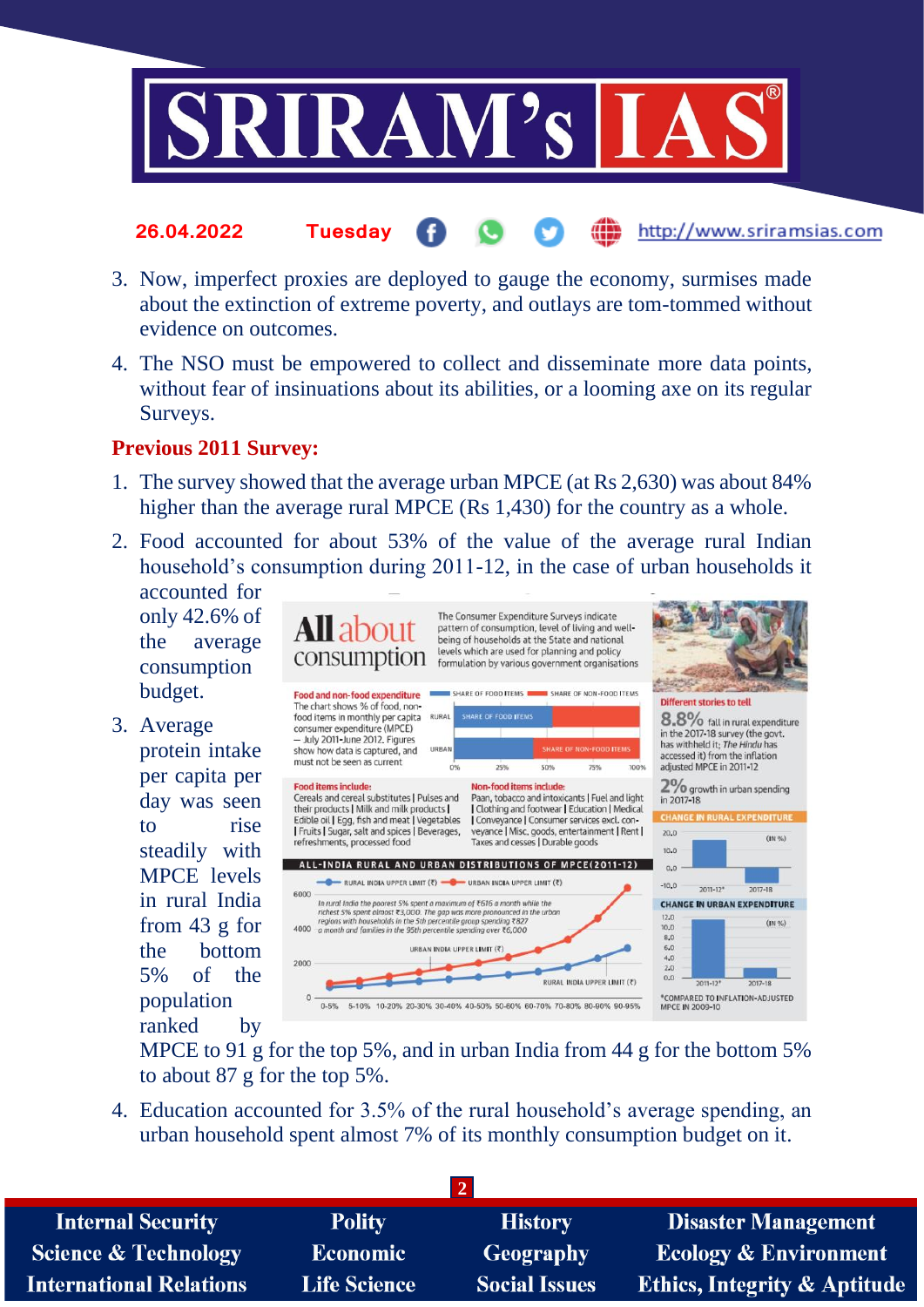

#### the http://www.sriramsias.com **26.04.2022 Tuesday**

## **Consumer Expenditure Survey (CES)**

- 1. The CES is traditionally a recurring five-year survey conducted by the government's National Sample Survey Office (NSSO) that is designed to collect information on the consumer spending patterns of households across the country, both urban and rural.
- 2. The data gathered in this exercise reveals the average expenditure on goods (food and non-food) and services and helps generate estimates of household Monthly Per Capita Consumer Expenditure (MPCE) as well as the distribution of households and persons over the MPCE classes.

## **Need for Consumer Expenditure Survey (CES):**

- 1. The estimates of monthly per capita consumption spending are vital in gauging the demand dynamics of the economy as well as for understanding the shifting priorities in terms of baskets of goods and services, and in assessing living standards and growth trends across multiple strata.
- 2. From helping policymakers spot and address possible structural anomalies that may cause demand to shift in a particular manner in a specific socioeconomic or regional cohort of the population.
- 3. To provide pointers to producers of goods and providers of services, the CES is an invaluable analytical as well as a forecasting tool.
- 4. It is, in fact, used by the government in rebasing the GDP and other macroeconomic indicators.

### **The All-India Household Consumer Expenditure Survey 2017-18**

The government announced that in view of "data quality issues" the Ministry of Statistics and Programme Implementation had decided not to release the results of the all-India Household Consumer Expenditure Survey conducted by the National Statistical Office (NSO) during 2017-2018.

| $\vert 3 \vert$                 |                     |                      |                                         |
|---------------------------------|---------------------|----------------------|-----------------------------------------|
| <b>Internal Security</b>        | <b>Polity</b>       | <b>History</b>       | <b>Disaster Management</b>              |
| <b>Science &amp; Technology</b> | <b>Economic</b>     | <b>Geography</b>     | <b>Ecology &amp; Environment</b>        |
| <b>International Relations</b>  | <b>Life Science</b> | <b>Social Issues</b> | <b>Ethics, Integrity &amp; Aptitude</b> |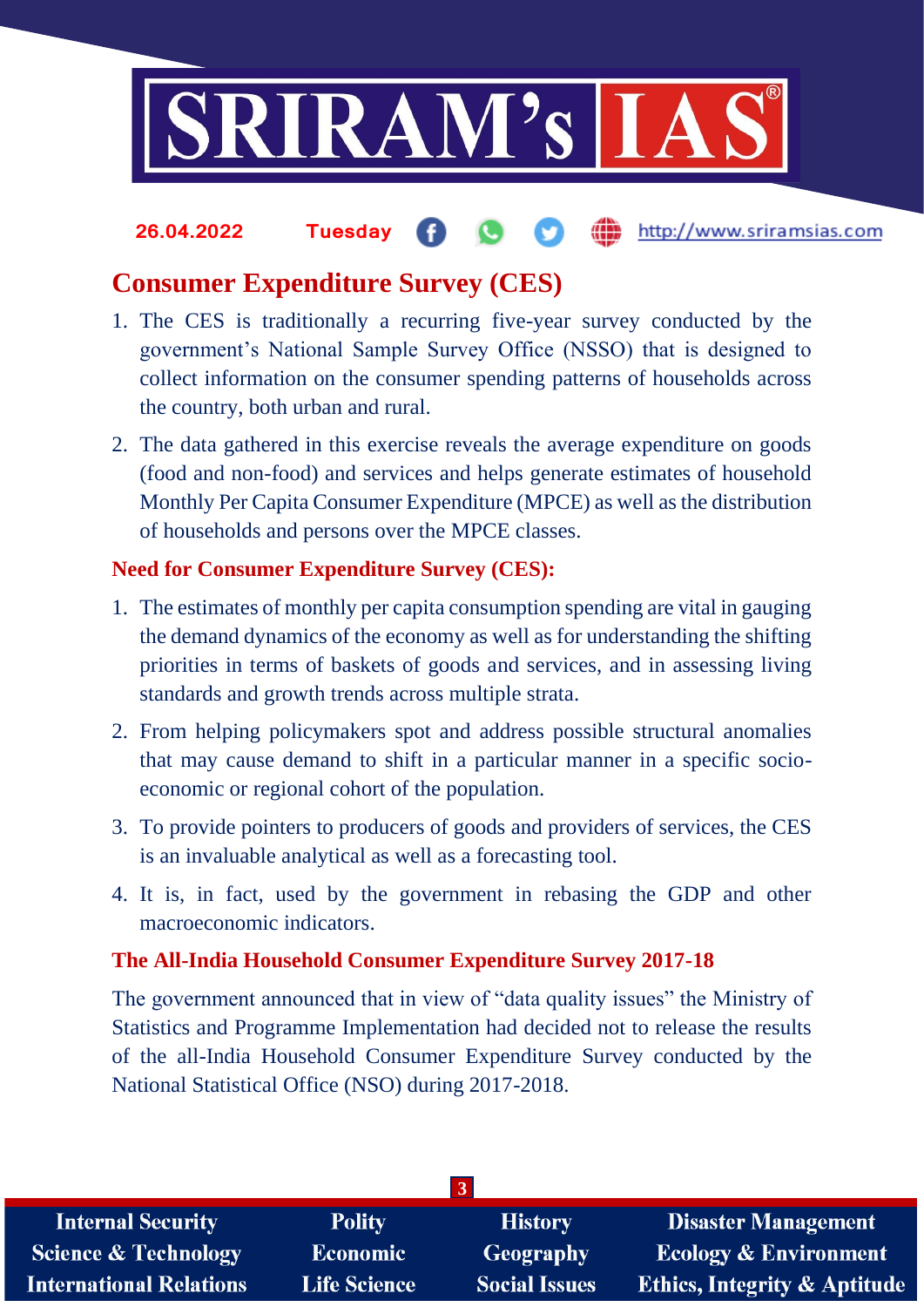



\*In 2017-18 compared to 2011-12 numbers; time period taken into account is between July and June; Note: The above data is in real terms, adjusted for inflation based on 2009-10 prices of Consumer Price Index-Industrial Workers in urban areas and Consumer Price Index-Agricultural Labour in rural areas Source: NSO's Key Indicator: Housing Consumer Expenditure in India report, 2017-18

# **A docket is full of unresolved constitutional cases**

#### **Judicial delay on important constitutional matters:**

- 1. Some long pending cases include the constitutional challenge to the Presidential Orders of August 5, 2019, that effectively diluted Article 370 of the Indian Constitution, and bifurcated the State of Jammu and Kashmir into two Union Territories and the electoral bond scheme.
- 2. Judicial evasion of this kind is damaging to the accountability of the judiciary itself. The responsibility for constituting benches and scheduling cases, especially cases that are due to be heard by larger Benches rests solely with the Chief Justice of India (CJI).

| <b>Internal Security</b>        | <b>Polity</b>       | <b>History</b>       | <b>Disaster Management</b>              |
|---------------------------------|---------------------|----------------------|-----------------------------------------|
| <b>Science &amp; Technology</b> | <b>Economic</b>     | Geography            | <b>Ecology &amp; Environment</b>        |
| <b>International Relations</b>  | <b>Life Science</b> | <b>Social Issues</b> | <b>Ethics, Integrity &amp; Aptitude</b> |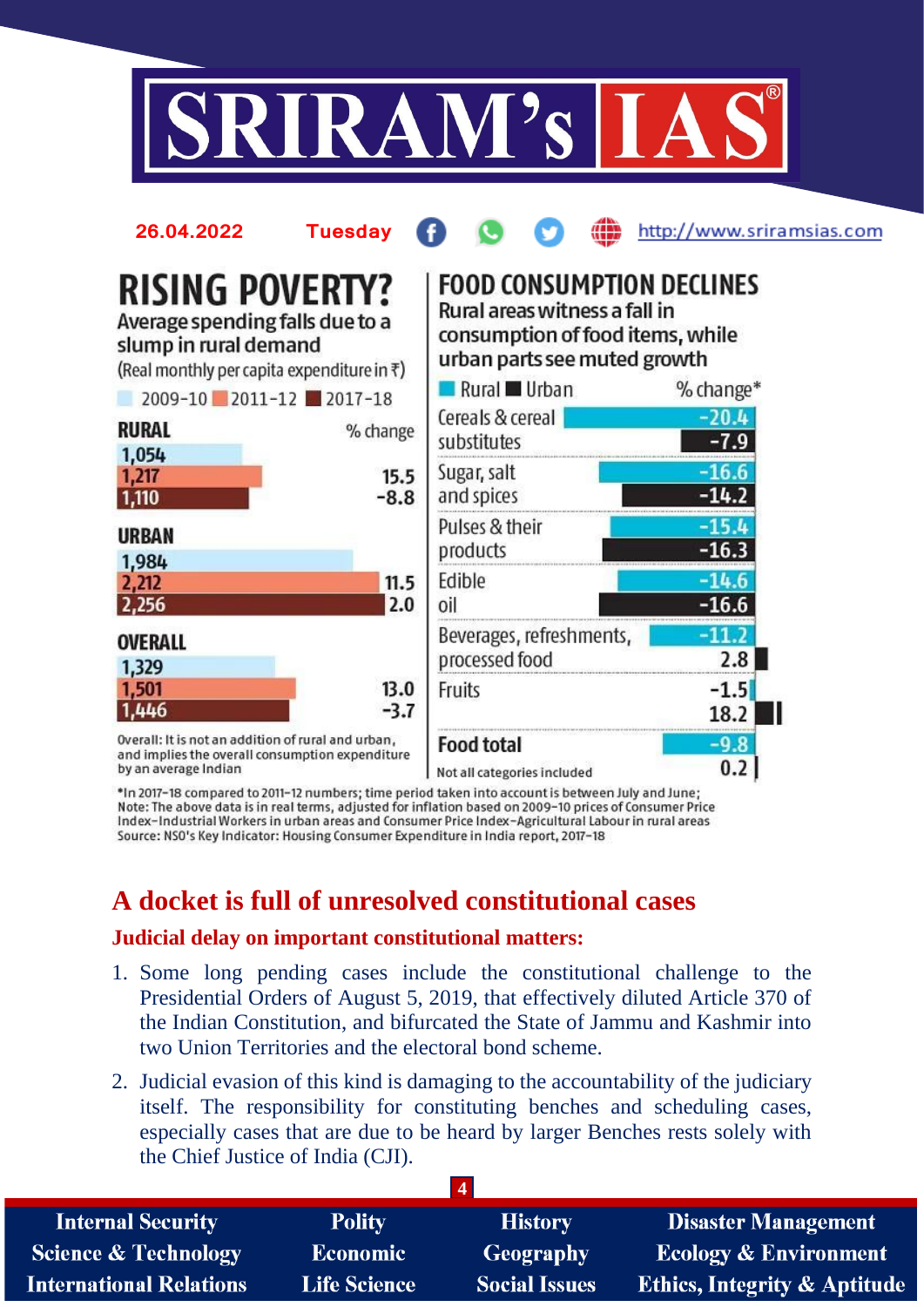

#### **fin** http://www.sriramsias.com **26.04.2022 Tuesday**

### **Deadline discussed in Constituent Assembly:**

- 1. During the framing of the Indian Constitution, it was proposed that any petition alleging a breach of fundamental rights by the state ought to be judicially decided within one month.
- 2. While the proposal did not, ultimately, find its way into the text of the Constitution, it nonetheless articulated something of great importance: between the individual and the state, there exists a substantial asymmetry of power.
- 3. While the violation of rights whether through executive or legislative action — is relatively costless for the state, it is the individual, or individuals, who pay the price, and who must then run from pillar to post to vindicate their constitutionally guaranteed rights.
- 4. Consequently, a Constitution is entirely ineffective if a rights-violating status quo is allowed to exist and perpetuate for months, or even years, before it is finally resolved (and often, by the time resolution comes, it is too late in the day for it to have any practical significance).

### **Blow to accountability and reputation:**

- 1. All these cases involve crucial questions about state power, accountability, and impunity. Consequently, the longer they are left hanging without a decision, the greater the damage that is inflicted upon our constitutional democracy's commitment to the rule of law.
- 2. Apart from benefiting the party that profits from the status quo which, as we have seen, is invariably the state — judicial evasion of this kind is also damaging to the accountability of the judiciary itself.
- 3. It must be acknowledged that the responsibility for constituting benches and scheduling cases, especially cases that are due to be heard by larger Benches rests solely with the Chief Justice of India (CJI).

### **Electoral bonds:**

- 1. One such long-pending case is the constitutional challenge to the electoral bonds scheme, which has now crossed four years.
- 2. The electoral bonds scheme authorises limitless, anonymous corporate donations to political parties, making election funding both entirely opaque to

**5**

| <b>Internal Security</b>        | <b>Polity</b>       | <b>History</b>       | <b>Disaster Management</b>              |
|---------------------------------|---------------------|----------------------|-----------------------------------------|
| <b>Science &amp; Technology</b> | <b>Economic</b>     | Geography            | Ecology & Environment                   |
| <b>International Relations</b>  | <b>Life Science</b> | <b>Social Issues</b> | <b>Ethics, Integrity &amp; Aptitude</b> |